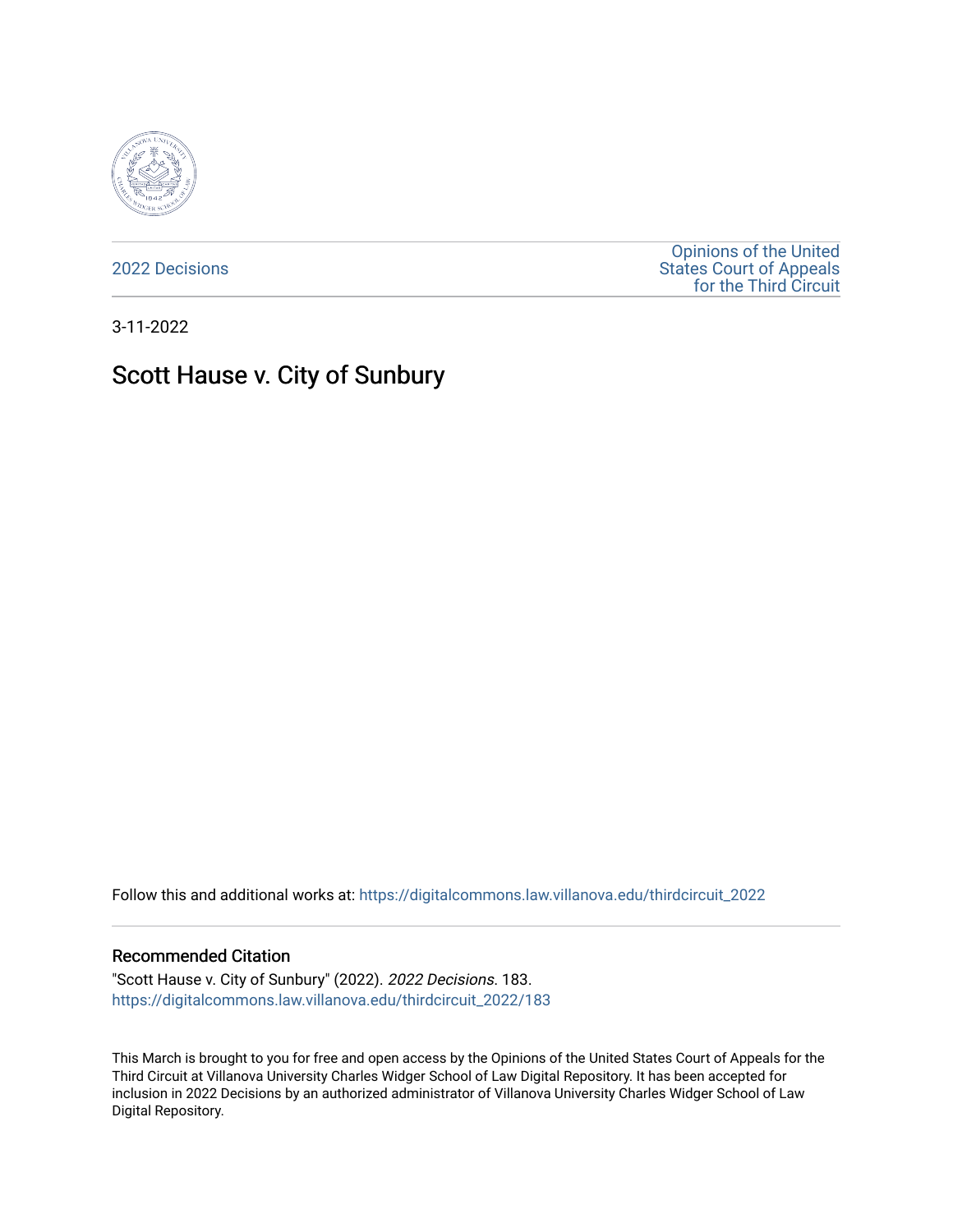## NOT PRECEDENTIAL

## UNITED STATES COURT OF APPEALS FOR THE THIRD CIRCUIT

No. 20-1933

## SCOTT A. HAUSE,

Appellant

v.

# CITY OF SUNBURY; DAVID PERSING

APPEAL FROM THE UNITED STATES DISTRICT COURT FOR THE MIDDLE DISTRICT OF PENNSYLVANIA (D.C. Civ. Action No. 4-17-cv-02234) District Judge: Honorable Yvette Kane

> Submitted Under Third Circuit L.A.R. 34.1(a) December 16, 2021

> > $\mathcal{L}_\text{max}$

Before: GREENAWAY, JR., KRAUSE, and PHIPPS, *Circuit Judges*.

(Opinion Filed: March 11, 2022)

OPINION\*

<sup>\*</sup> This disposition is not an opinion of the full Court and pursuant to I.O.P. 5.7 does not constitute binding precedent.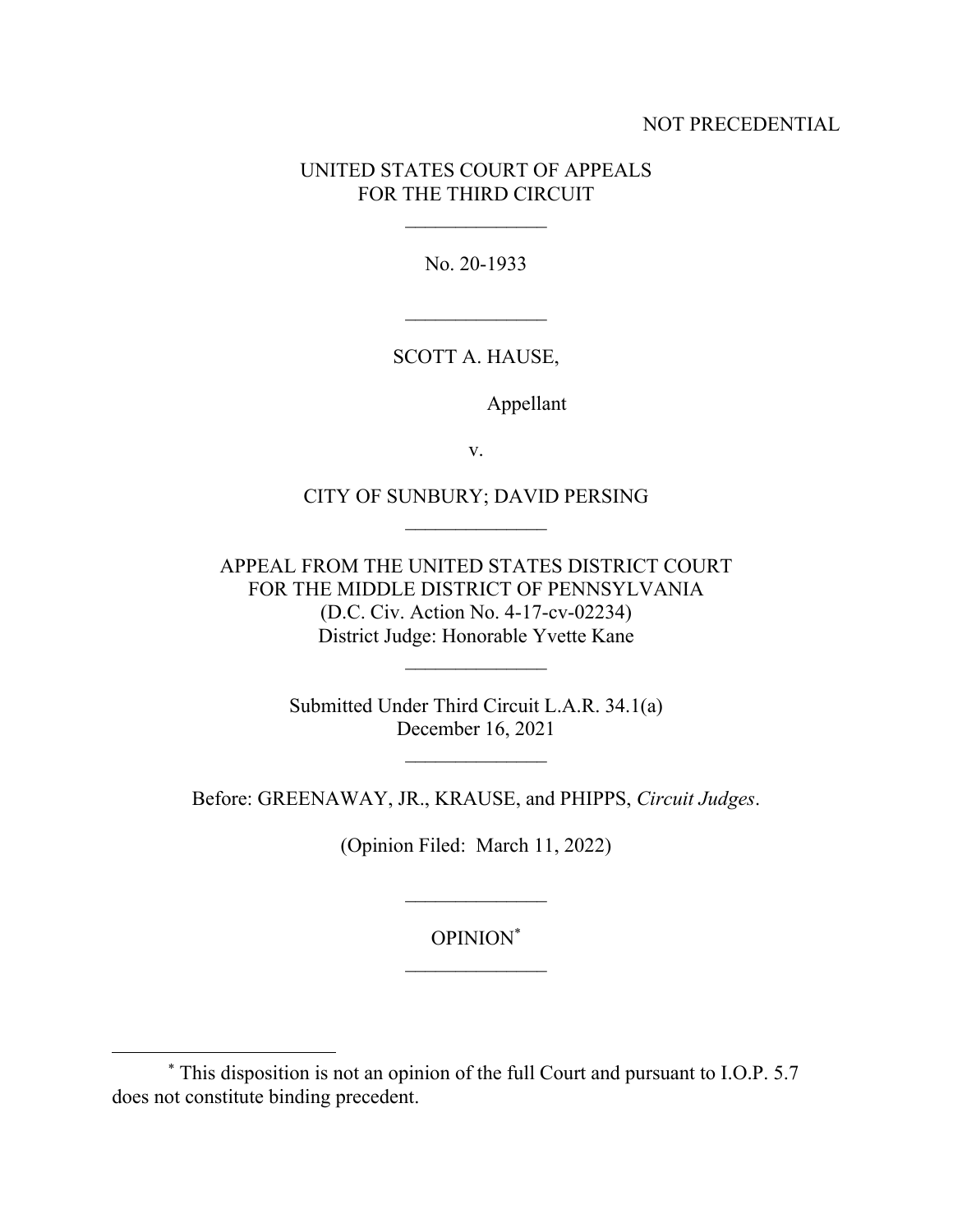#### GREENAWAY, JR., *Circuit Judge*.

 Scott Hause, a former police officer in the City of Sunbury, Pennsylvania, filed a complaint against the City of Sunbury and Sunbury's Mayor, David Persing (collectively, Appellees), claiming he was terminated from his position in violation of the Age Discrimination in Employment Act ("ADEA") and in violation of his First Amendment right to freedom of association. The District Court dismissed his complaint, pursuant to Federal Rule of Civil Procedure 12(b)(6) for failure to state a claim. Although the District Court allowed Hause to file an amended complaint, it also failed to state a claim. No further leave to amend was permitted. Hause sought reconsideration of that decision, which the District Court denied. Hause seeks review of the District Court's decisions. For the reasons set forth below, we will vacate the District Court's decisions and remand for further proceedings consistent with this opinion.

#### **A. Background1**

 The factual allegations in the first amended complaint are sparse. Hause asserts that he was a police officer in Sunbury for thirteen years. He was qualified for his position based on his certifications and training, and had received satisfactory performance evaluations and several commendations. He had, however, been disciplined

<sup>&</sup>lt;sup>1</sup> The facts are drawn from the first amended complaint. As we are reviewing a motion to dismiss, we accept the facts in the complaint as true. *Klotz v. Celentano Stadtmauer & Walentowicz LLC*, 991 F.3d 458, 462 (3d Cir. 2021) ("When reviewing a Rule 12(b)(6) motion, we accept as true all factual allegations in the complaint and view those facts in the light most favorable to the non-moving party.").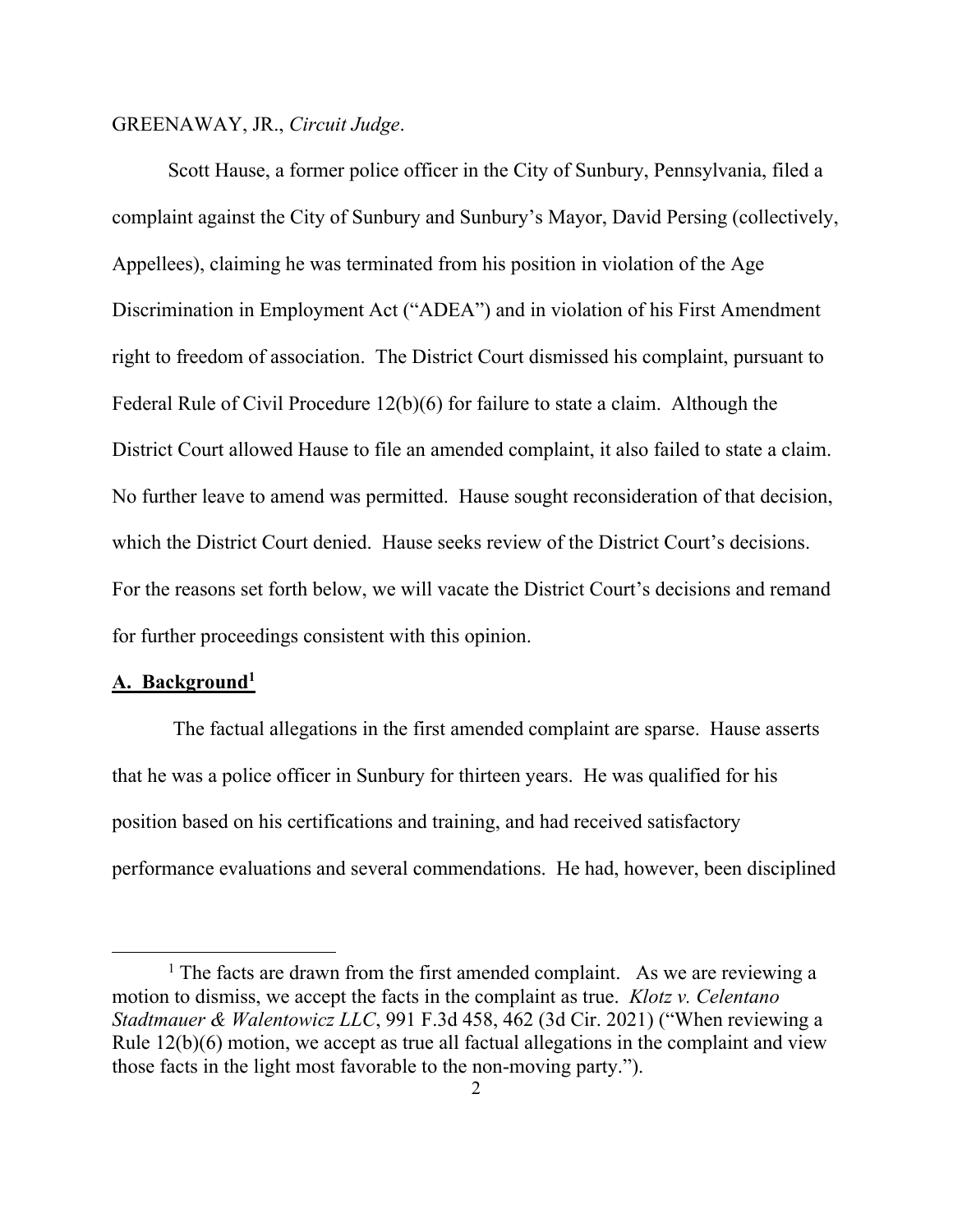once.

 From January 2014 until his termination on September 1, 2016, Hause served as president of the Sunbury Police Officers Association ("SPOA"), "a collective bargaining unit . . . representing law enforcement officers employed by Sunbury." App. 43-44. In that position, he engaged in renegotiating the collective bargaining agreement between Sunbury and the SPOA in 2015. At issue during the renegotiations were various benefits for officers with over 20 years of service, including longevity. When the renegotiations reached an impasse, Sunbury and the SPOA engaged in binding arbitration, which resulted in an award that maintained for the officers some of the benefits.

 According to Hause, following the arbitration hearing, "Sunbury embarked on a policy and course of conduct to terminate, harass and intimidate every bargaining unit member over the age of 40, including Hause, entitled to receive longevity . . . and other benefits related to time in service." App. 45. Essentially, Sunbury "create[ed] a hostile work environment based on age and terminat [ed] Hause based on his age" in violation of the ADEA, App. 43, and retaliated against him for his association with the SPOA, in violation of the First Amendment.

 Appellees moved to dismiss, pursuant to Federal Rule of Civil Procedure 12(b)(6), arguing that Hause failed to state a claim. Alternatively, the motion sought to compel arbitration, pursuant to 9 U.S.C. §§ 3 and 4. In addition, Appellees filed a motion asking the District Court to take judicial notice of an arbitration opinion and award resolving a grievance filed by Hause alleging that Sunbury violated the CBA when it terminated him.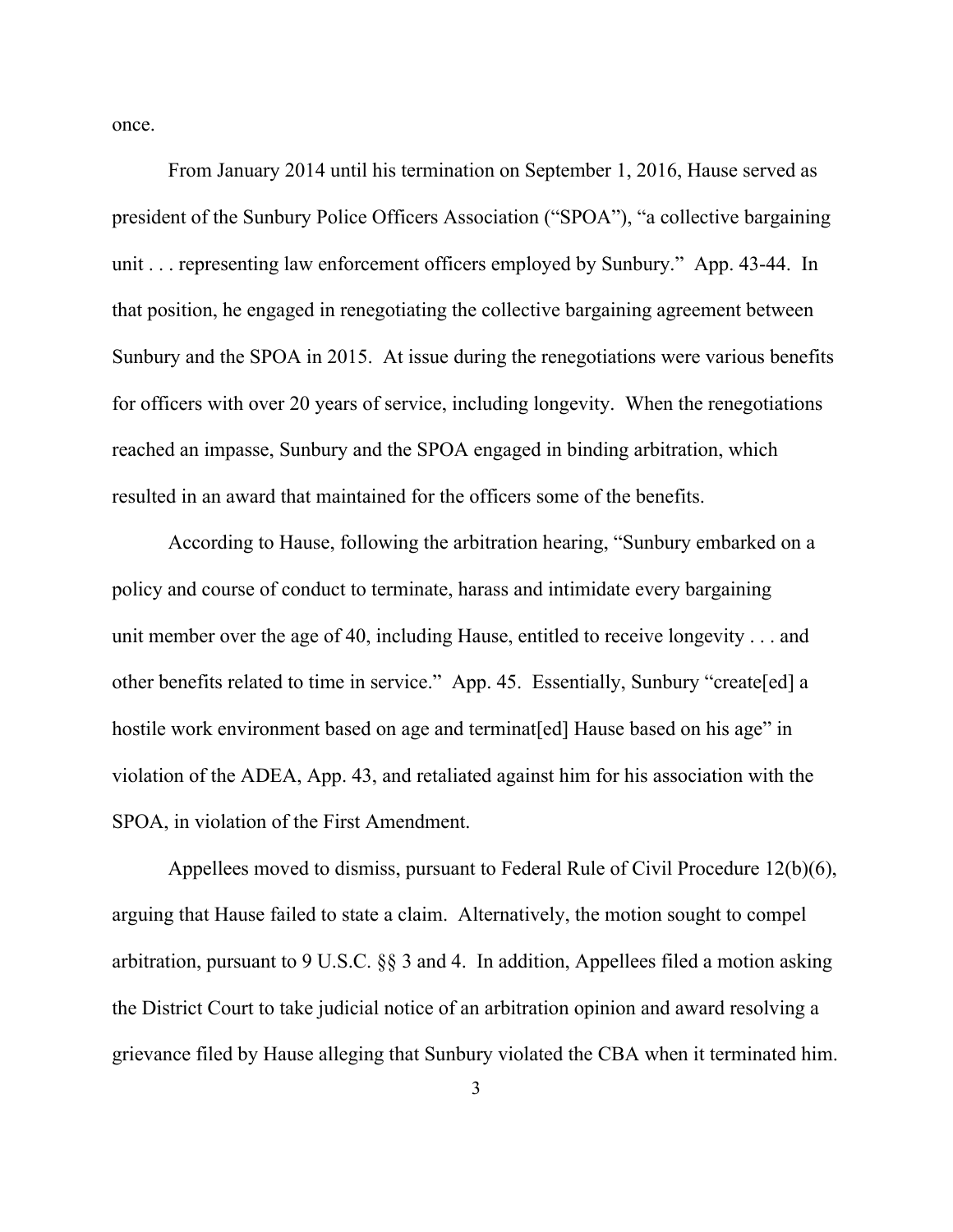The District Court granted the motion to dismiss and denied the motion to take judicial notice, and declined to consider the motion to compel.

 As allowed by the District Court, Hause filed an amended complaint. Again, Appellees moved to dismiss, or, in the alternative, to compel arbitration. Appellees also renewed their motion to take judicial notice of the arbitration award. The District Court granted the motion to dismiss, denied Hause an opportunity to amend, denied the motion to take judicial notice, and found the motion to compel arbitration was moot.

## **B. Discussion**<sup>2</sup>

We review a district court's decision dismissing a complaint de novo. *Klotz v.* 

*Celentano Stadtmauer & Walentowicz LLC*, 991 F.3d 458, 462 (3d Cir. 2021).

 In this case, our de novo review revealed an issue we must address before considering the motion to dismiss. That issue is the resolution of the motion to compel arbitration. The Federal Arbitration Act provides that when a party moves to compel arbitration, and provided, of course, that the court has jurisdiction to begin with, $3$  "[t]he court shall hear the parties, and upon being satisfied that the making of the agreement for

<sup>&</sup>lt;sup>2</sup> The District Court had jurisdiction pursuant to 28 U.S.C. § 1331. We have jurisdiction pursuant to 28 U.S.C. § 1291.

<sup>3</sup> As the Supreme Court observed in *Moses H. Cone Memorial Hospital v. Mercury Construction Corporation*, Section 4 of the FAA "provides for an order compelling arbitration only when the federal district court would have jurisdiction over a suit on the underlying dispute; hence, there must be diversity of citizenship or some other independent basis for federal jurisdiction before the order can issue." 460 U.S. 1, 26 n. 32 (1983).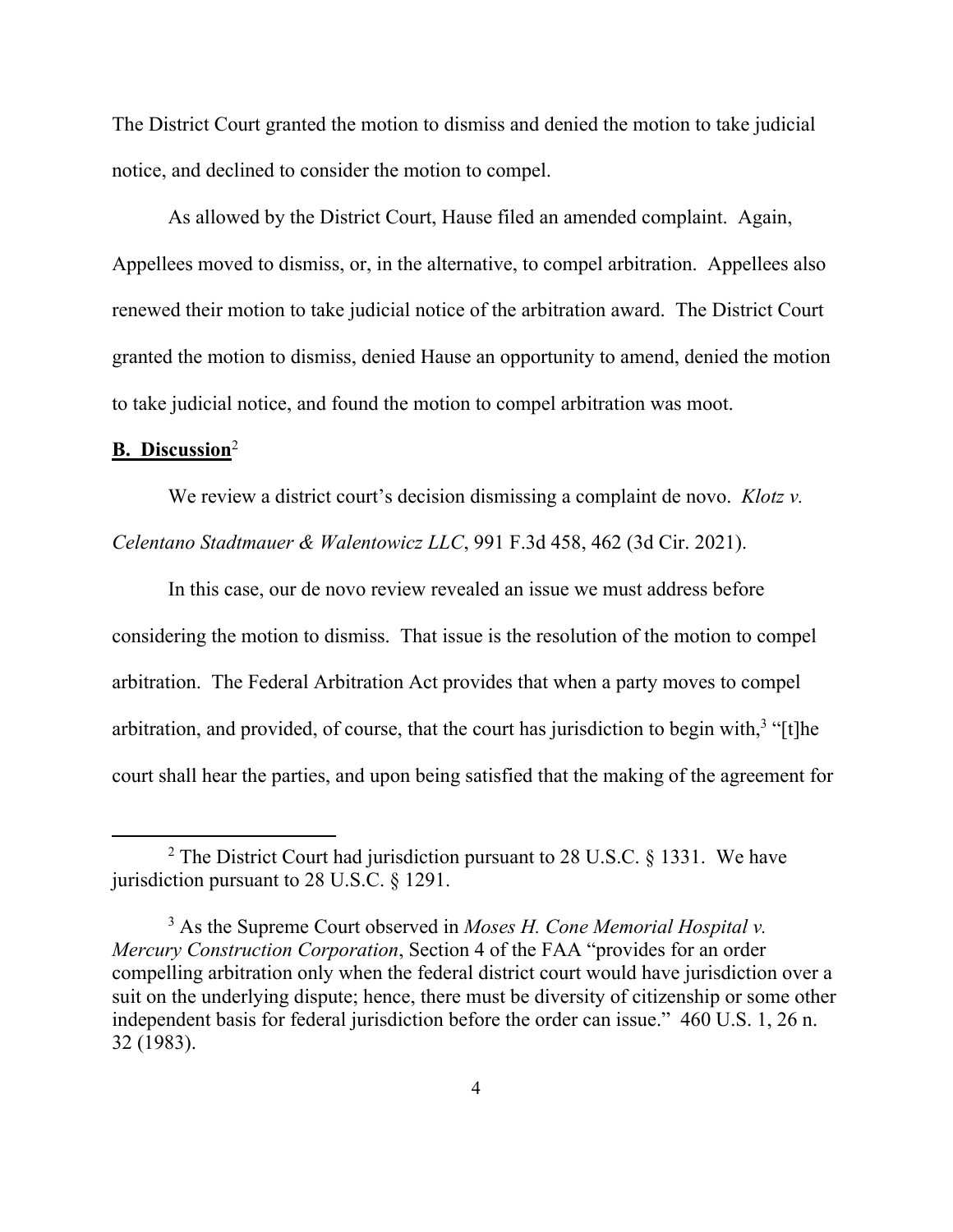arbitration or the failure to comply therewith is not in issue, the court shall make an order directing the parties to proceed to arbitration in accordance with the terms of the agreement."  $9 \text{ U.S.C. } § 4$ .

 The Supreme Court has commented that, "[b]y its terms, the [Federal Arbitration] Act leaves no place for the exercise of discretion by a district court, but instead mandates that district courts *shall* direct the parties to proceed to arbitration on issues as to which an arbitration agreement has been signed." *Dean Witter Reynolds, Inc. v. Byrd*, 470 U.S. 213, 218 (1985). While we have not ruled precedentially that a motion to compel arbitration must be resolved prior to taking other action in a case, other circuits have done so. *See, e.g., Reyna v. Int'l Bank of Com.*, 839 F.3d 373, 378 (5th Cir. 2016) ("Upon a motion to compel arbitration, a court should address the arbitrability of the plaintiff's claim at the outset of the litigation."); *Sharif v. Wellness Int'l Network, Ltd.*, 376 F.3d 720, 726 (7th Cir. 2004) (District Court erred when "the court refused to consider the merits of the motion to compel arbitration because of the pending venue challenge").

 In short, what we draw from the clear language of the statute, the comments from the Supreme Court, and the holdings of other circuits is that, at least in the typical case, courts should rule on a motion to compel arbitration before resolving the case on alternative, nonjurisdictional grounds.

 While a much-delayed motion to compel arbitration may result in a loss of a party's ability to enforce an arbitration agreement, *see Gray Holdco, Inc. v. Cassady*, 654 F.3d 444, 451 (3d Cir. 2011), Appellees here moved at the same time to dismiss or